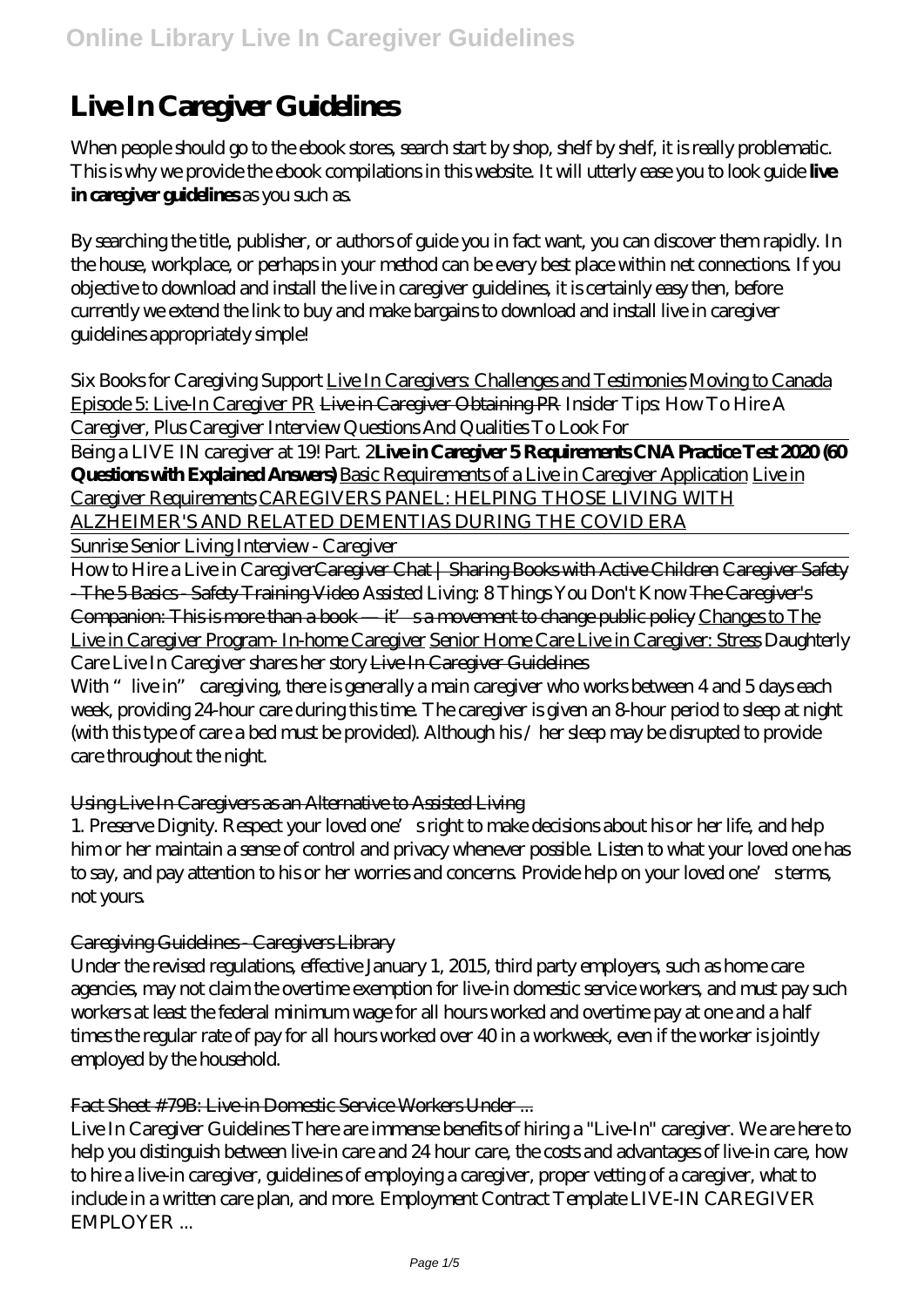#### Live In Caregiver Guidelines mitrabagus.com

Live-in 24-hour personal care services means the provision of care by one personal care aide for a patient who, because of the patient´s medical condition, needs assistance during a calendar day with toileting, walking, transferring, turning and positioning, or feeding and whose need for assistance is sufficiently infrequent that a live-in 24...

#### MLTC Policy 15.09

If you haven't heard of live-in care before, here are the basic rules: the caregiver can live in the home if there is a separate bedroom and storage space for their belongings. They must get 8 hours of sleep or at least 5 hours at a minimum.

#### Live-In Home Care | Overnight Home Care Services

Agree with Pam you just can not trust this person. you have no idea what else she is doing. you say MIL is late stage ALZ so she can't let you know what is going on. Do you tell the caregiver when you plan to visit. Plan a few surprise visits and see if the care is up to standard. After that well you will have some decisions and arrangements to make.

#### Manage a live-in caregiver who oversteps guidelines ...

A live-in caregiver is generally someone who lives and works in a patient's home to administer necessary care. Usually the caregiver works with elderly individuals or people with special needs. The...

#### Live-In Caregiver Hourly Pay | PayScale

Live-In Caregiver for Private Family - Must Be Willing to Relocate hide this posting restore restore this posting. favorite this post Dec 15 Caregiver/Home Health Aide (Upper West Side) hide this posting restore restore this posting. favorite this post Dec 14 Hire a Relative or Friend to be Grandma's Paid Caregiver (Medicaid Cov

## new york jobs "caregiver" - craigslist

Full-time, live-in caregiver/companion needed for a family with a 22 year old girl, starting as soon as possible. Valid driver's license is required.

## Live in Caregiver Jobs, Employment | Indeed.com

The Live-in Caregiver Program is closed to new applicants. You can only hire a caregiver through the program if you have: found a caregiver who already has a work permit in the Live-in Caregiver Program and who is looking for a new employer, and

## Live-In Caregiver Program: about the process - Canada.ca

Top examples of these roles include: Live Anywhere, Senior Private Caregiver, and Personal Assistant Live in. Importantly, all of these jobs are paid between \$21,813 (61.1%) and \$61,502 (172.2%) more than the average Live In Caregiver salary of \$35,713.

## Live In Caregiver Annual Salary (\$35,713 Avg | Dec 2020...

Historically, "live-in" home health care aides working 24-hour shifts within the patient's home were compensated for 13 hours of their 24-hour shift. This industry standard is in accordance with a March 11, 2010 opinion letter ("Opinion Letter") from the New York Department of Labor ("NYDOL"), which interpreted minimum wage and ...

## 24-Hour Pay for Live-In Home Health Care Aides...

Caregivers are typically employees of the individuals for whom they provide services because they work in the homes of the elderly or disabled individuals and these individuals have the right to tell the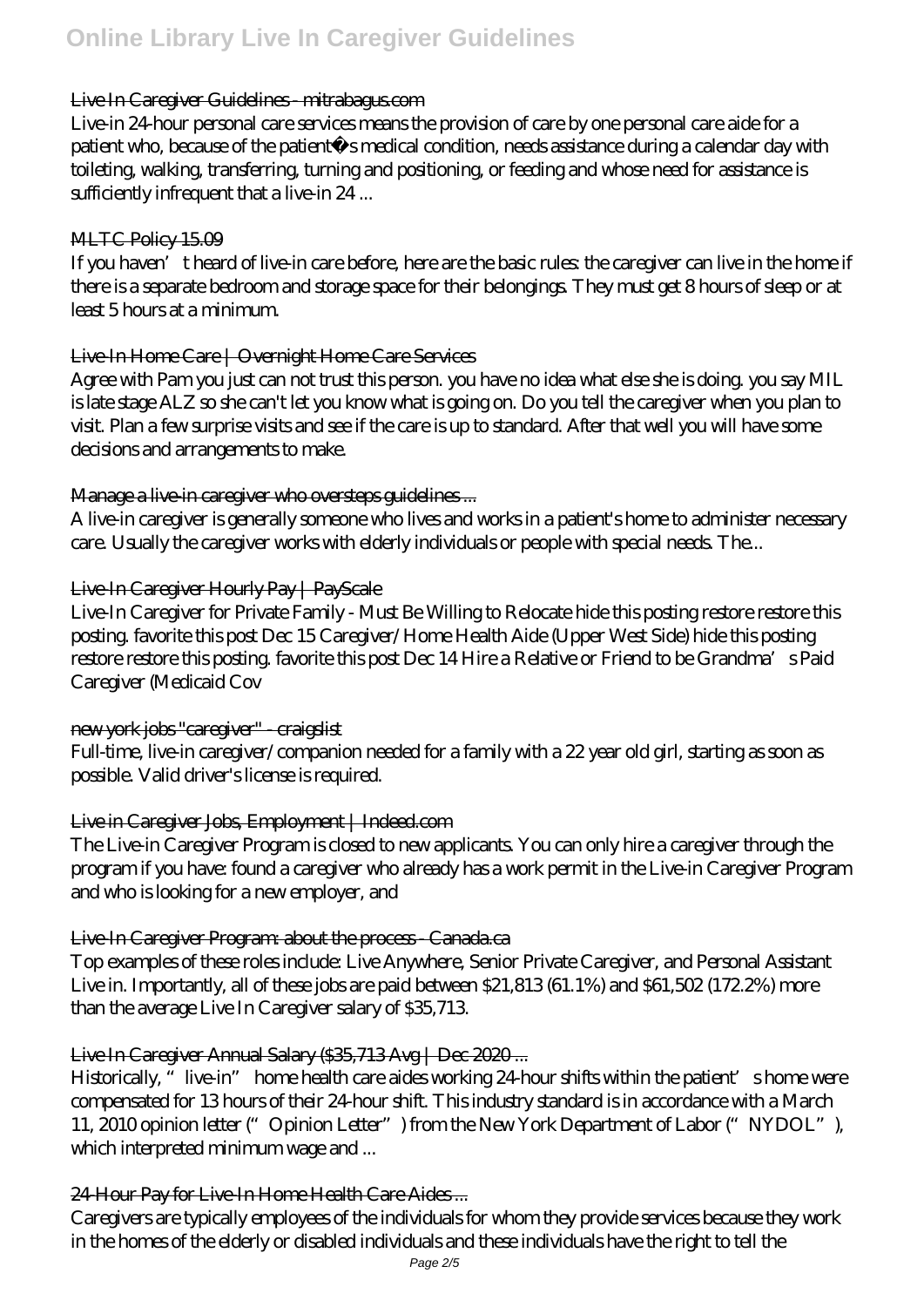caregivers what needs to be done. These services may or may not be provided by a family member. If the caregiver employee is a family member, the employer may not owe employment taxes even though the employer needs to report the caregiver's compensation on a Form W-2.

#### Family Caregivers and Self-Employment Tax | Internal ...

For years, home care agencies in New York have followed the 13-hour rule for overnight shifts. However, in 2017, three separate cases threw a monkey wrench into standard agency practices. Learn how New York agencies should approach overnight shifts moving forward.

#### Home Care and the 13-Hour Rule: What it Means for Your ...

Although there is no definition of a live-in caregiver in the fair housing laws, regulations for HUDsubsidized housing provide a useful definition. Using the HUD regulations as guidance, a live-in caregiver may be defined as a person who resides with a person(s) with disabilities2who is:

## LIVE-IN CAREGIVERS FOR TENANTS WHO ARE PERSONS WITH ...

Live-in Caregivers. Employment contracts and benefits. What is an employment contract for a live-in caregiver? What rights do I have as a live-in caregiver under labour or employment laws? I am a live-in caregiver. What happens if I lose my job? Job changes and your work permit.

#### Caregiver Program

Full-time, live-in caregiver/companion needed for a family with a 22 year old girl, starting as soon as possible. Valid driver's license is required.

## Private Live in Caregiver Jobs, Employment | Indeed.com

This online notice live in caregiver guidelines can be one of the options to accompany you later having further time. It will not waste your time. allow me, the e-book will very tune you supplementary issue to read. Just invest little times to gate this on-line declaration live in caregiver guidelines as with ease as evaluation them wherever you are now. A keyword search for book titles, authors, or quotes.

Family caregiving affects millions of Americans every day, in all walks of life. At least 17.7 million individuals in the United States are caregivers of an older adult with a health or functional limitation. The nation's family caregivers provide the lion's share of long-term care for our older adult population. They are also central to older adults' access to and receipt of health care and community-based social services. Yet the need to recognize and support caregivers is among the least appreciated challenges facing the aging U.S. population. Families Caring for an Aging America examines the prevalence and nature of family caregiving of older adults and the available evidence on the effectiveness of programs, supports, and other interventions designed to support family caregivers. This report also assesses and recommends policies to address the needs of family caregivers and to minimize the barriers that they encounter in trying to meet the needs of older adults.

"Nurses play a vital role in improving the safety and quality of patient car -- not only in the hospital or ambulatory treatment facility, but also of community-based care and the care performed by family members. Nurses need know what proven techniques and interventions they can use to enhance patient outcomes. To address this need, the Agency for Healthcare Research and Quality (AHRQ), with additional funding from the Robert Wood Johnson Foundation, has prepared this comprehensive, 1,400-page, handbook for nurses on patient safety and quality -- Patient Safety and Quality: An Evidence-Based Handbook for Nurses. (AHRQ Publication No. 08-0043)."--Online AHRQ blurb, http://www.ahrq.gov/qual/nurseshdbk.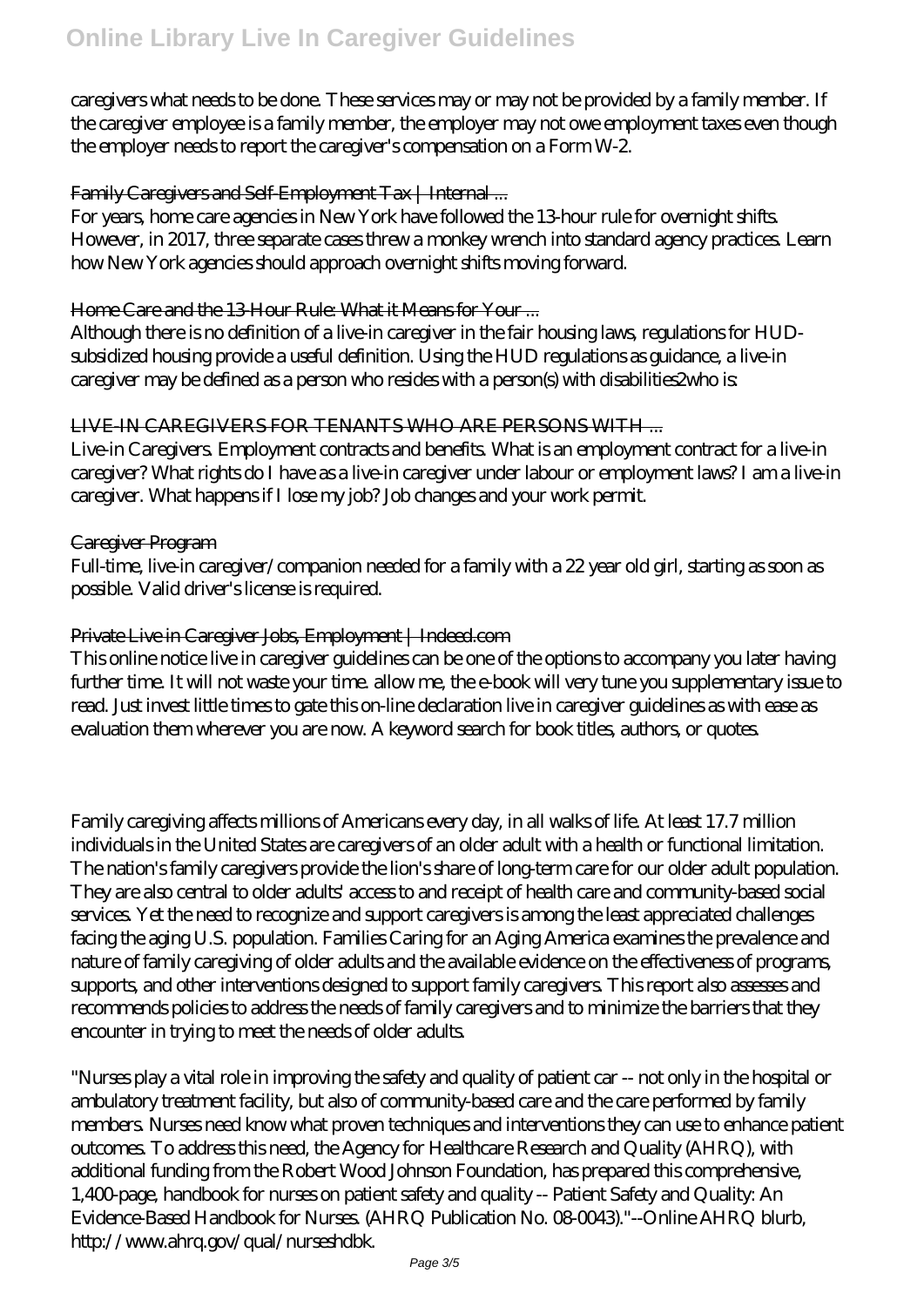The rapid growth of home health care has raised many unsolved issues and will have consequences that are far too broad for any one group to analyze in their entirety. Yet a major influence on the safety, quality, and effectiveness of home health care will be the set of issues encompassed by the field of human factors research--the discipline of applying what is known about human capabilities and limitations to the design of products, processes, systems, and work environments. To address these challenges, the National Research Council began a multidisciplinary study to examine a diverse range of behavioral and human factors issues resulting from the increasing migration of medical devices, technologies, and care practices into the home. Its goal is to lay the groundwork for a thorough integration of human factors research with the design and implementation of home health care devices, technologies, and practices. On October 1 and 2, 2009, a group of human factors and other experts met to consider a diverse range of behavioral and human factors issues associated with the increasing migration of medical devices, technologies, and care practices into the home. This book is a summary of that workshop, representing the culmination of the first phase of the study.

Once considered the preserve of the wealthy, nanny care has grown in response to changes in the labour market, including the rising number of working mothers with young children and increases in nonstandard work patterns. This book presents new empirical research about in-home childcare in Australia, the United Kingdom and Canada, three countries where governments are pursuing new ways to support in-home childcare through funding, regulation and migration. The compelling policy story that emerges illustrates the implications of different mechanisms for facilitating in-home childcare - for families and for care workers.

"Federal Labor Standards Legislation Committee, Section of Labor and Employment Law, American Bar Association."

Praise for the First Edition: "Because of the way it is organized, this book meets the needs of both novice and experienced advance practice nurses. Each chapter defines the problem, how often it occurs, and what leads to the problem. To aid in assessment, the book includes the physical examination landmarks as well as diagnostic tests that might be needed. A plan of care is offered with several different alternatives for treatment and then notes what type of follow-up is needed. This would be a great resource for anyone working in the field of geriatrics...Score: 92 - 4 Stars! --Doody's Reviews The first book to encompass adult-gerontology practice guidelines for primary care, this comprehensive resource is useful as both a clinical reference and as a text for health care practitioners working with this population. Concise and up-to-date, the book is distinguished by its easy-to-read outline format that enables readers to quickly access the information they need. The second edition features 27 completely new entries associated with the aging population, an entirely new section on geriatric syndromes, and multiple updates to guideline changes for screenings. Polypharmacy issues are incorporated throughout and the BEERS list of medications is highlighted to guide prescribers in safely tapering or adding medications to a patient's drug regimen. For quick and easy access to information, practice guidelines are organized primarily by body system, disorders are listed alphabetically within each body system, and all disorders are presented in a consistent format. With an emphasis on history taking, the physical exam, and key features of the aging population, each of the more than 240 disorder guidelines include definition, incidence, pathogenesis, predisposing factors, common complaints, other signs and symptoms, subjective data, physical exam, diagnostic tests, differential diagnoses, plan of care, health promotion, follow-up guidelines, and tips for consultation/referral. Particularly helpful features include "Practice Pointers" highlighting crucial information for a disorder and bold-faced "Alerts." Key patient teaching points are presented at the end of each guideline. Also included are 18 procedures commonly used within office or clinic settings and 140 Patient Teaching Guides that are available digitally. New to the Second Edition: 27 completely new entries New section on geriatric syndromes Polypharmacy alerts are